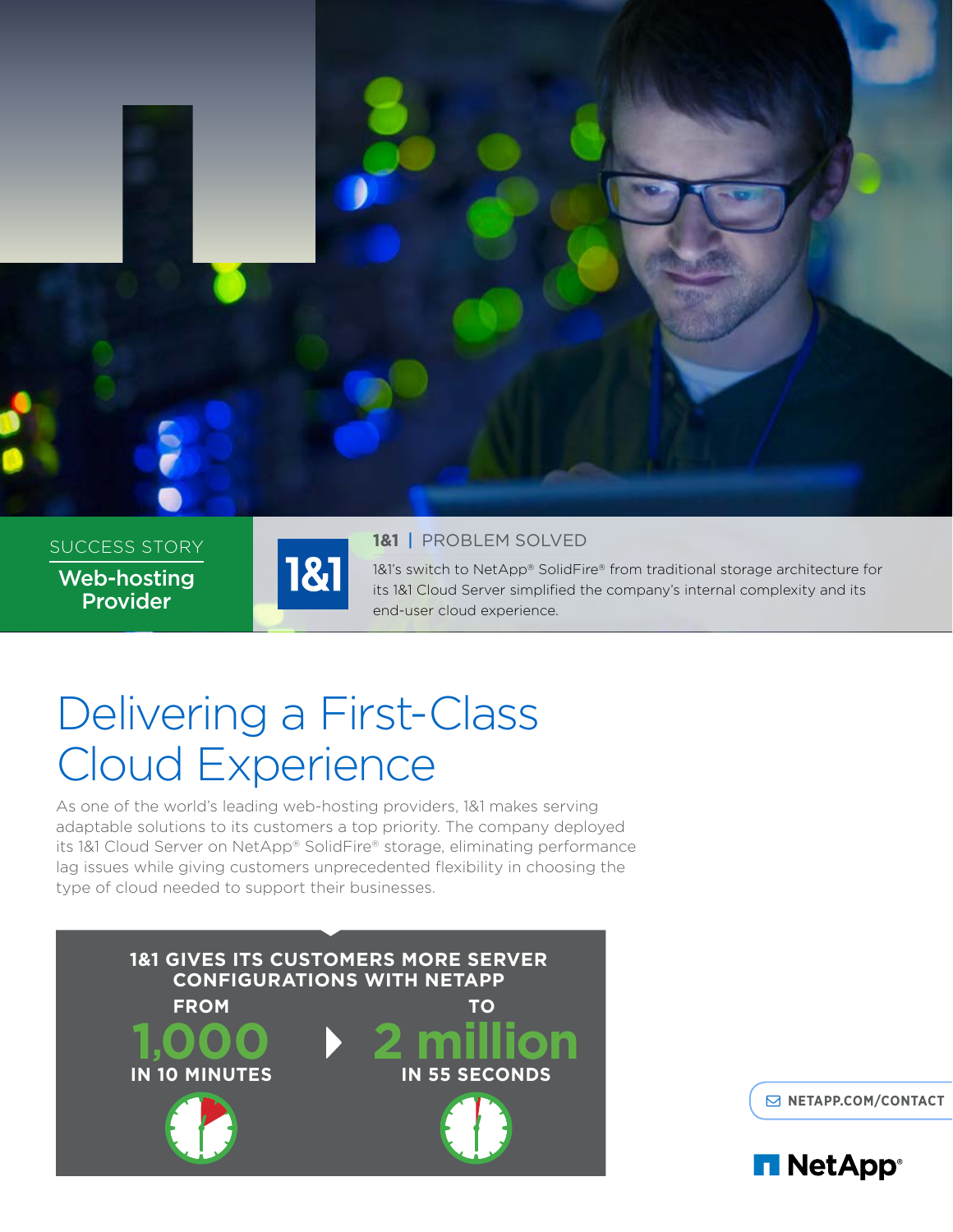# REDUCING COMPLEXITY

#### **TRADITIONAL STORAGE ARRAYS**

Application and virtualized environments are siloed

#### **NETAPP SOLIDFIRE**

Simplified and consolidated workloads deliver guaranteed performance and more flexible service



Serving consumer, business, and developer users, 1&1's award-winning products range from web hosting and domains to the provisioning of dedicated, virtual private and cloud servers, email, and e-commerce packages. It serves Austria, Canada, France, Germany, Italy, Mexico, Poland, Spain, the UK, and the United States.

1&1 aims to satisfy a clear need in the market: simplifying the use of technology and making the cloud fully dependable and accessible to small businesses, resellers, and enterprises. Recently, 1&1 introduced the new 1&1 Cloud Server, which allows customers from small and medium sized companies (SMBs) to benefit from an easy-touse, flexible, and high-performance product, which combines high-quality enterprise features with the needs of SMBs.

#### **HOW 1&1 DID WHAT'S NEVER BEEN DONE**

1&1 has renewed its cloud portfolio to create a new generation of cloud solutions. The main goal was to design a new cloud offering for SMBs to deliver enterprise-level flexibility and power within an easy-to-use product. Uniquely, 1&1 customers can easily create high-performance cloud deployments and scale them up and down based on their business needs without any prior training or additional investment. This allows companies, developers, and integrators to easily move their web projects and business applications to a flexible and high-performance cloud environment.

#### **BEST TECHNOLOGY, LESS COMPLEXITY**

Storage is the foundation of any cloud solution. 1&1 was looking for a trusted storage partner and, after a thorough evaluation, realized the SolidFire storage platform would greatly simplify end-user cloud experiences, while simultaneously reducing internal complexity with its Quality of Service (QoS) and scale-out architecture. Each time 1&1 adds a storage node, it benefits from predictable performance and capacity gains. SolidFire's QoS guarantee has also allowed 1&1 to safeguard against "noisy neighbor" problems where a user could experience a performance lag because one application affects another's performance. With SolidFire, 1&1 can provide each application with the resources it requires without impacting the performance of other applications. This has meant 1&1's operations team no longer needs to constantly manage the storage infrastructure when particularly resource-intensive applications are deployed by a customer.

#### **WHAT THIS MEANS TO 1&1 CUSTOMERS**

1&1 Cloud Server customers have a tremendous amount of flexibility when it comes to choosing the type of cloud they need to support their business. "Compared to the 1,000 server configurations that could

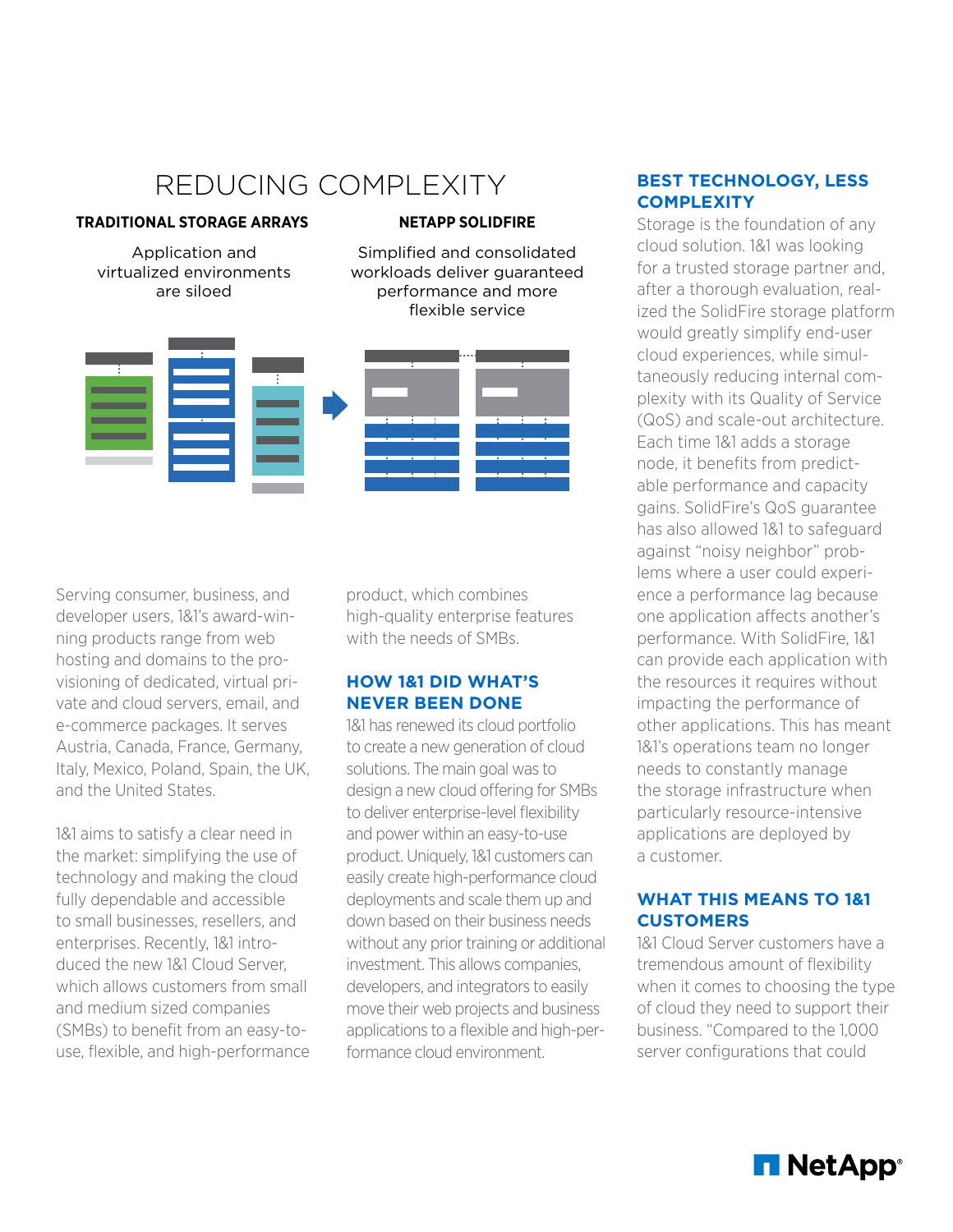previously be delivered in 10 minutes, [thanks to SolidFire's platform,](http://ctt.ec/Ea574)  [1&1 can now offer its customers](http://ctt.ec/Ea574)  [two million server configurations](http://ctt.ec/Ea574)  [delivered in 55 seconds](http://ctt.ec/Ea574),  $\blacktriangleright$  which is clearly a massive improvement for us and our users. And with stateof-the-art, solid-state storage, they never need to worry about performance, availability, or reliability," says Javier Salcedo Gadea, head of Product Management Cloud at 1&1.

#### **THE WHOLE STORY**

1&1's cloud solution was originally built on a traditional storage architecture from a range of vendors. As part of this cloud offering, customers chose between performance tiers, with each tier having a different architecture and price point, rather than offering a single solution providing guaranteed performance. 1&1 aimed to reduce this complexity and found that traditional storage was no longer

sufficient for the needs of demanding clients. While 1&1 was able to meet its customers' needs with this offering, it began to realise that the limitations of traditional storage could be holding it back. The primary concern was that these traditional storage arrays introduced complexity, both for customers and the operations team managing 1&1's internal infrastructure.

The main complexity for customers was the choice they had to make between performance tiers. Performance requirements often change during the lifetime of a project and traditional storage made changing between tiers a highly disruptive process. This introduced a layer of complexity that went against the overall aim of delivering simple-to-use cloud services. At the same time, 1&1 was also keen to give customers as much choice and flexibility as possible.

### BUSINESS BENEFITS

- Guaranteed performance for all of 1&1's customers
- Reduced storage infrastructure complexity
- Improved flexibility and performance for all cloud customers
- Ability to easily scale-out storage infrastructure

Internally, it was also important for 1&1 to improve the management process for the support teams. The main issue was that in order to guarantee performance for end-users, operations staff had to fine-tune storage performance whenever a particularly resource-hungry virtual machine was created. This meant they were constantly faced with the need to balance competing customer resource demands. "Always guaranteeing performance in spite of 'noisy neighbors' presented us with a constant challenge. While it was easy enough for us to add storage nodes thanks to our SAN setup, adding more customers made the problem of juggling resource demands more complex," Salcedo Gadea explains.

"Compared to the 1,000 server configurations that could previously be delivered in 10 minutes, thanks to SolidFire's platform, 1&1 can now offer its customers two million server configurations delivered in 55 seconds."

Javier Salcedo Gadea Head of Product Management Cloud, 1&1

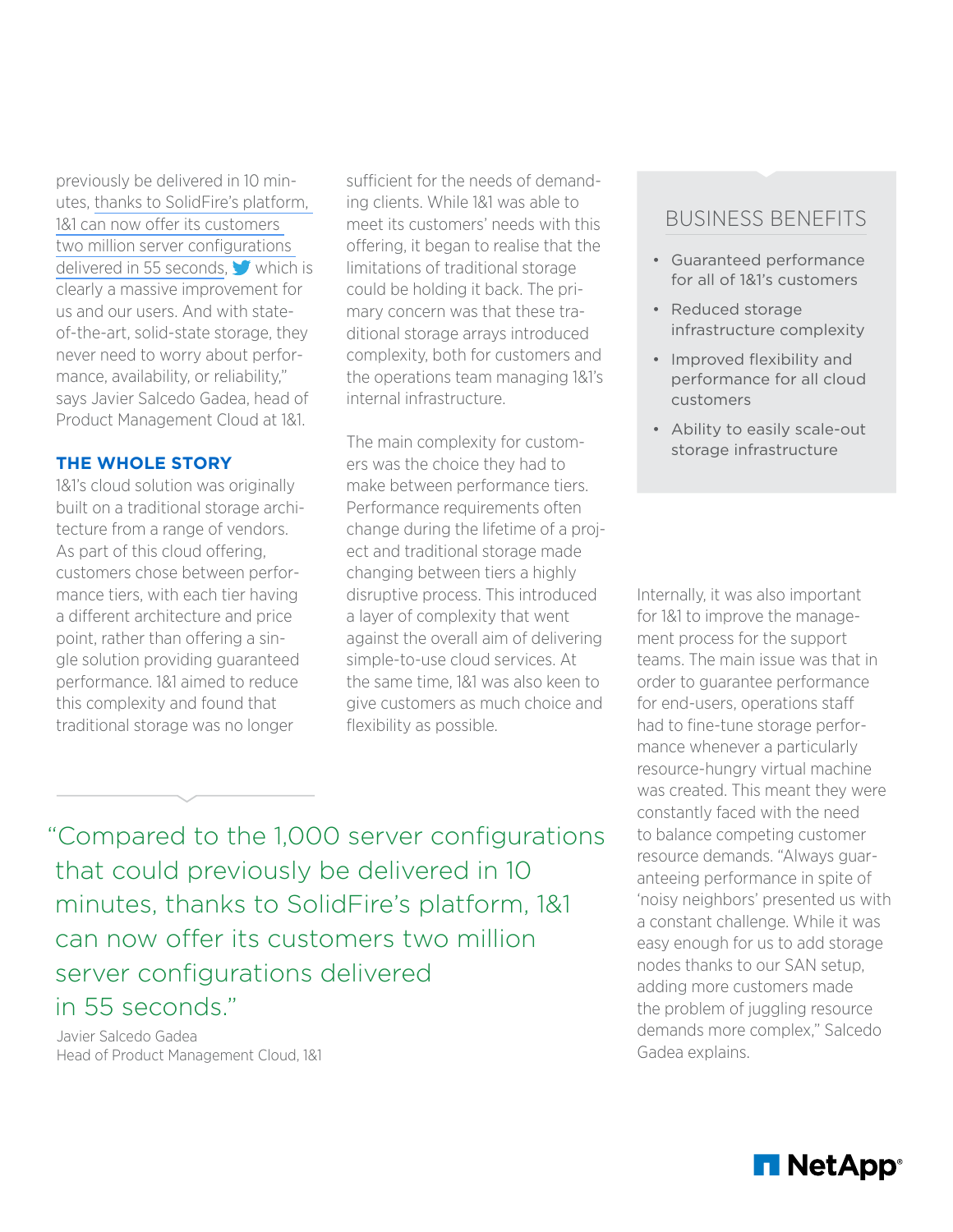#### **THE SOLUTION**

As 1&1 continued to grow, it became clear the company needed to look beyond traditional storage. It recognized all-flash, solid-state storage as the obvious choice to replace the existing cloud storage infrastructure. Once 1&1 identified all-flash storage as the next step for meetstorage as the next step for meet the team quickly narrowed down a list of vendors. Their primary consideration was to reduce the complexity of 1&1's storage infrastructure, both in terms of managing performance and offering customers a simplified and more flexible service. vistuage innastructure need<br>Turkiya

After assessing a number of vendors, 1&1 chose SolidFire for its next generation storage platform. [SolidFire was selected because it](http://ctt.ec/4lqGF)  [was the only storage technology](http://ctt.ec/4lqGF)  [that enables the company to sim](http://ctt.ec/4lqGF)s choice to replace the that enables the company to sim-<br>storage infrastruc- ply control performance levels to each and every workload with zero [disruption to customers.](http://ctt.ec/4lqGF) What's **Simplified Consolidate Consolidate Consolidate Consolidate Consolidate and consolidate and consolidate and consolidate** compression technology would mean 1&1 could see significant cost benefits over other solutions. nore, its in line deduplication and

#### **BENEFITS OF WORKING WITH SOLIDFIRE**

After thoroughly testing SolidFire's storage solution, and following a two-month beta phase, the

QUIETING THE "NOISY NEIGHBOR"

#### **TRADITIONAL STORAGE ARRAYS**

User experiences a performance lag because one application affects another's performance.

#### **NETAPP SOLIDFIRE**

Each application has the resources it requires without impacting the performance of other applications.



SolidFire's QoS guarantee has also allowed 1&1 to safeguard against "noisy neighbor" problems where a user could experience a performance lag because one application affects another's performance. The SolidFire solution has meant 1&1's operations team no longer needs to constantly manage the storage infrastructure when particularly resource-intensive applications are deployed by a customer.

"Always guaranteeing performance in spite of 'noisy neighbors' presented us with a constant challenge. While it was easy enough for us to add storage nodes thanks to our SAN setup, adding more customers made the problem of juggling resource demands more complex."

Javier Salcedo Gadea Head of Product Management Cloud, 1&1